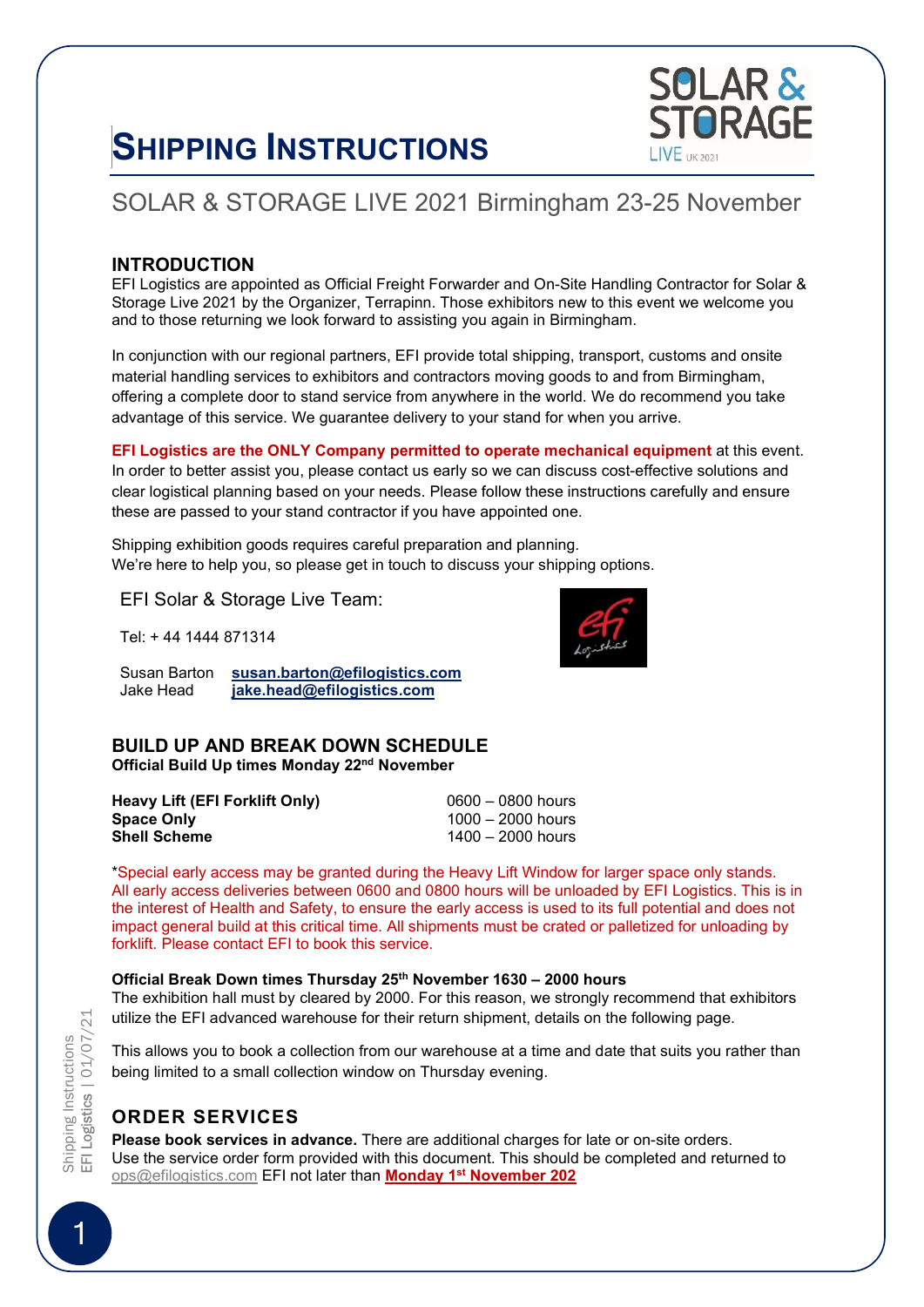#### ARRIVAL DEADLINES

All shipments for Solar & Storage Live 2021 should arrive at the appropriate UK Port, Airport or directly into our advanced receiving warehouse no later than the dates shown below:

SEA freight shipments to UK Port **Monday 8<sup>th</sup> November 2021**<br>AIR freight shipments to London (LHR or LGW) **Sunday 14<sup>th</sup> November 2021** AIR freight shipments to London (LHR or LGW) EFI Warehouse Thursday 18th November 2021

Arrival after these dates may incur additional costs. Whilst every effort is made to ensure the timely arrival of materials to the show site, EFI do not guarantee delivery in the event of late shipments arriving after these deadlines. Please note shipments must be sent FREIGHT PRE-PAID

#### DELIVERY: ADVANCED RECEIVING WAREHOUSE

EFI can arrange collection from your premises, offering a door to stand service. If you prefer to use your own carrier, we recommend shipping to the Advanced Receiving Warehouse. The benefits include no congestion/ waiting time, free storage one week prior and after the show, move-in to the venue on first day of tenancy, no overtime charges and return service at close of show

Delivery address (shipments accepted Monday to Friday 09:00 – 17:00)

SOLAR & STORAGE LIVE 2021 c/o EFI /Howell Transport Unit 2 Crompton Fields. Crompton Way Manor Royal Zone. Red 4 Crawley. West Sussex BN6 8SG Contact: Susan Barton /Jake Head Tel: + 44 (0) 1444 871314

Your delivery must be accompanied by a delivery note showing exhibitor name, stand number and Solar & Storage Live 2021. Each piece must have the appropriate EFI Label

#### DELIVERY: DIRECT TO SHOW SITE

For full loads, unpacked stand materials or large/ heavy exhibits we recommend delivery direct to the venue in accordance with the official move-in schedule. Any goods arriving before the official build-up period will not be accepted.

There is a traffic control system in place at the NEC; your driver must report to the traffic office on arrival before being allowed to the Hall.

Don't forget to book your unloading service in advance (and before the order deadline) to make sure you get the best possible rate and service. Order deadline Monday 1<sup>st</sup> November 2021.

Delivery address during the official build up times

#### Solar & Storage Live 2021

Exhibitor name: \_\_\_\_\_\_\_\_\_\_\_\_\_\_\_ Stand Number: \_\_ Hall 3A, National Exhibition Centre (NEC) Birmingham B40 1NT

#### Important details for the Break-Down Schedule Thursday 25th November 2021

For Full Loads, collecting directly from the NEC we ask that vehicles are checked into the lorry park by 6pm even if your goods are not ready to load. If your truck is not available and waiting, we will need to make provision to have your goods transferred from the hall. Shipments not collected within the break-down period will be removed from site by EFI at the expense of the exhibitor.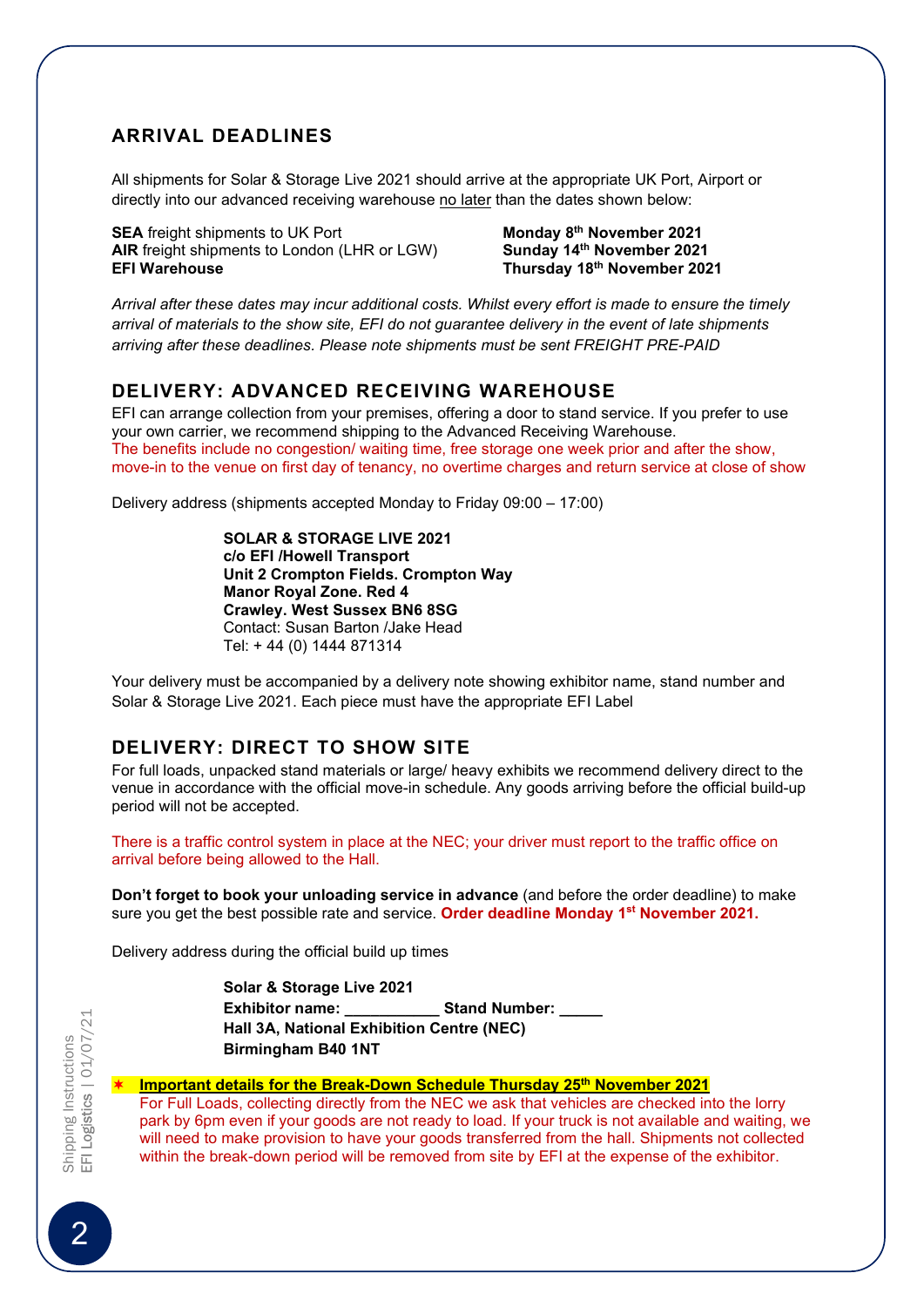#### ON SITE MATERIAL HANDLING – HEAVY & OVERSIZED EXHIBITS

If you have a single exhibit/ piece exceeding any of the following specifications, please advise EFI as soon as possible and before Monday  $1<sup>st</sup>$  November 2021 to ensure access to your area/ timely move-in and that the correct material handling equipment is available.

#### Gross weight: 1000 kilos Dims: 250cms (L) x 180cms (W) x 180cms (H)

Exhibits exceeding above weight and dimensions MUST be delivered to site during heavy lift schedule. Please contact EFI to arrange in advance.

#### PACKING AND CASE MARKING

All packaging should be suitable for transport and repeated handling and repacking. EFI recommend bolted, returnable cases for this purpose; nailed / screwed lids are not suitable as these tend to suffer on opening and can become loose during transportation. Any damage claims will be declined should the packing be deemed not adequate for the exhibits.

Wood Packaging Materials from outside the EU must comply with fumigation regulations and be either heat treated or fumigated with Methyl bromide and carry the internationally recognized marking. Failure to comply with these regulations could result in the return of goods to origin at your expense.

Please ensure that each package is clearly labelled with exhibitor name, stand number and Solar & Storage Live 2021, please e-mail EFI for a label format to print and attach to your shipment.

#### EMPTY CASE STORAGE

EFI will remove all empty packing materials from the halls prior to final cleaning. Please make sure your cases are labeled with EFI empty case labels, available from our team on site. All items stored with EFI will be returned to stands after close of show and once halls are cleared of visitors. We offer two types of services 'priority' and 'standard' service. Priority cases will be returned first, standard service starts once the priority service is completed. Please ensure you label your material accordingly; we are unable to upgrade standard service to priority once the cases are in store.

For Health and Safety Reasons empty packing materials cannot be stowed on or around the exhibitor's stands, any packing found in these restricted areas will be either destroyed or removed and stored by EFI at the cost of the exhibitor.

\*Any untagged empty cases will be removed and stored at the priority rate.

For those exhibitors requiring re-packing of exhibits at the close of the show, this will be started once all exhibitors are in receipt of their empty packing material after close of show.

#### Storage of Empty Packing Material Away from the Hall

We are aware that some stand contractors store empty packing material and toolboxes on their trucks. At close of the show traffic management will be in place and only small cars and vans will be allowed into the unloading area first. Larger trucks will not be allowed down to the Hall until approximately 6pm. If your stand contractor is planning to store empty packing material on their truck; this is something to consider and may affect breaking down the stand in timely manner.

We therefore recommend that the storage of empty packing material is arranged with EFI.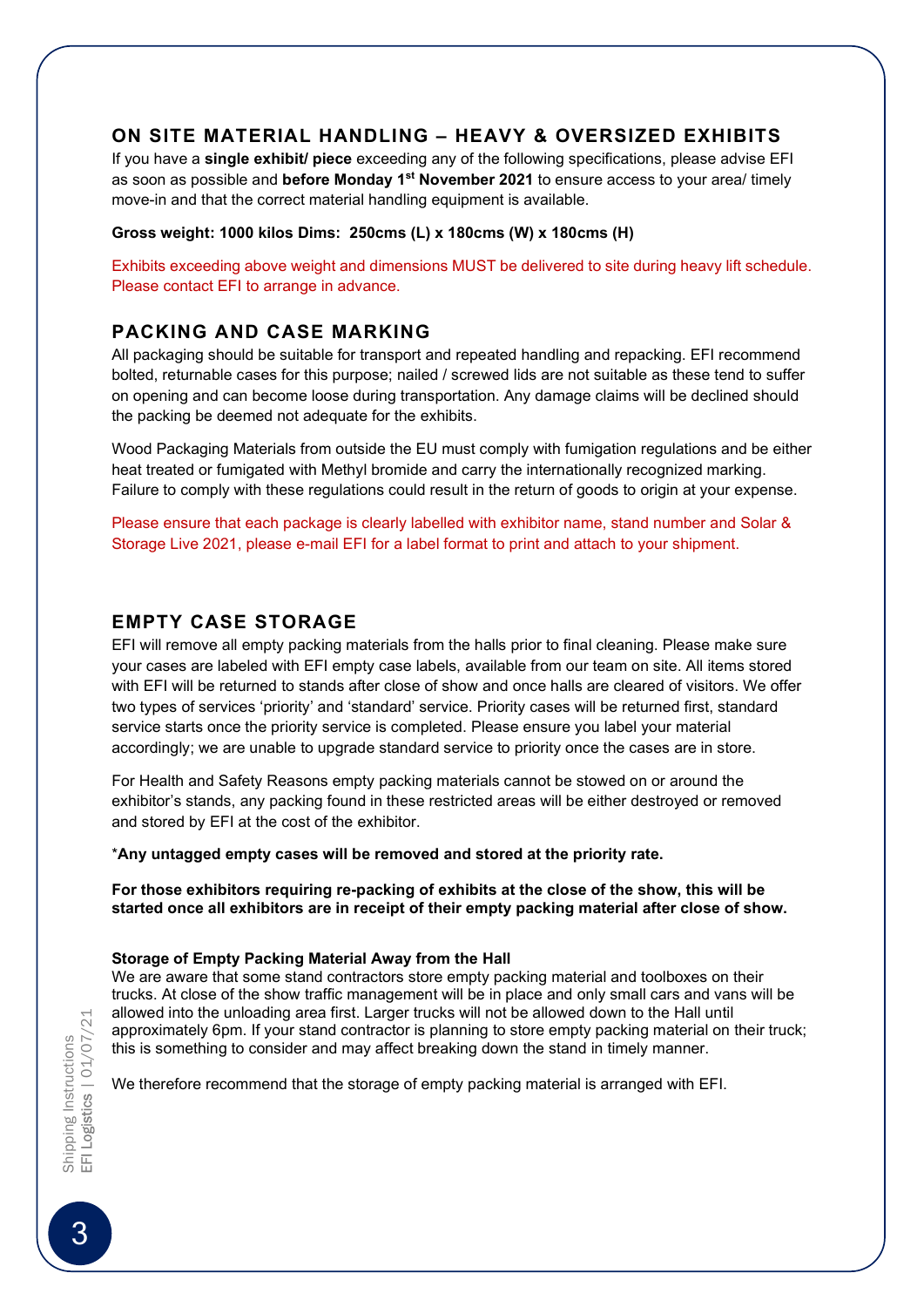#### INTERNATIONAL SHIPMENTS

#### This now includes ALL goods arriving from the European Union (EU)

EFI will help you with your international shipments. We will collect the shipment from any location worldwide through our experienced Service Partner Network.

We strongly recommend that you book your shipment into the EFI system. This will save time, expense and provide you with a quality service. Only EFI will be on site and available to assist you.

International shipments for Solar & Storage Live 2021 must be consigned as follows:

| Consignee  | <b>EFILOGISTICS</b><br>Unit 6 Upper Stalls. Iford Estate<br>Iford. Easy Sussex BN7 3EJ<br>Tel. + 44 (0) 1444 871314 |               |
|------------|---------------------------------------------------------------------------------------------------------------------|---------------|
| For/Notify | Solar & Storage Live 2021<br><b>Exhibitor Name:</b>                                                                 | Stand Number: |

#### UK CUSTOMS

EFI operate a Temporary Import Bond (TIB) for this event. This allows the temporary admission of exhibit materials for display purposes, without payment of duty or import tax. To ensure that this bond is protected, all shipments entered under this bond will be exported by EFI. We cannot hand over shipments under bond to a third-party forwarder. UK Customs require that all International Importers complete a Customs Statement on their letterhead, originally signed and dated. For goods by sea or air the BL or AWB number is needed. EFI can send you the format for this letter upon request.

For all import both Temporary and Permanent Import the exhibitor will require an EORI Number or UK VAT Number to customs clear your goods. An EORI Number can be applied for from UK Customs, only the exhibitor, shipper, owner of the goods can apply to customs for this number. As a forwarder /agent EFI are not allowed to apply on behalf of the exhibitor. Please allow extra time to obtain this number, this can take 2-3 working days to be processed.

Information on how to apply for an EORI number and the link to the relevant forms can be found at https://www.gov.uk/eori

Please remember that H M Revenue and Customs have the right to inspect your shipment at any time and may also re-assess the value of your shipment if they feel it is below market value.

#### DOCUMENTION Commercial Invoice / Packing List

We will require a combined invoice /packing list for customs clearance of international shipments. For a simple format please contact us and we will e-mail you. While filling in the Combined Commercial Invoice and Packing List, please take note of the following requirements.

- a. All entries must be in English, invoices must have an invoice number.
- b. A full description of the item must be given. Brand name, model number, serial number and country of origin must be given for machines, computers and hi-tech equipment.
- c. Customs harmonized tariff code must be indicated against each item.
- d. All values declared /indicated on the shipping documents must be reasonable. Problems in customs clearance may occur if the customs officer judges the declared price to be unreasonably low. 'No Commercial Value' is not acceptable by Customs.

A separate invoice form is required for each category of materials:

- 1. Goods to return to origin after the show.
- 2. Goods that remain in the UK (this includes giveaway items, brochures etc.)

Shipping Instructions<br>EF**I Logistics** | 01/07/21